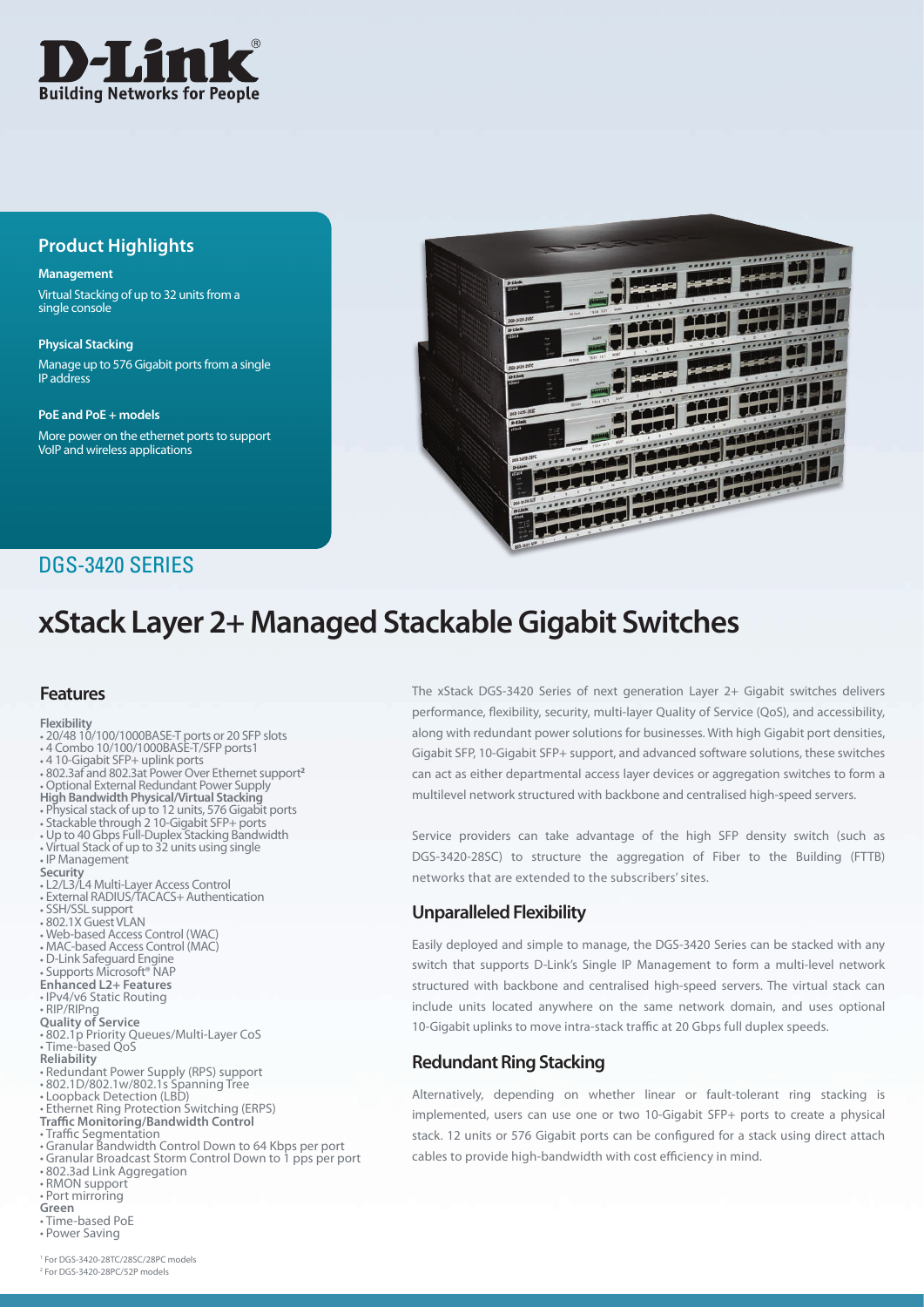

# **xStack Layer 2+ Managed Stackable Gigabit Switches**

### **Security, Performance & Availability**

The DGS-3420 Series provides a complete set of security features including L2/L3/L4 multi-layer Access Control Lists and 802.1X user authentication via TACACS+ and RADIUS servers.

The DGS-3420 Series offers extensive VLAN support including GVRP and 802.1Q VLAN to enhance security and performance. A robust set of L2/L3/ L4 QoS/CoS solutions help ensure that critical network services such as VoIP, ERP, Intranet, and video conferencing are prioritised. The series also provides D-Link's Safeguard Engine to increase the switch's reliability, service ability, and availability to prevent malicious flooding of traffic caused by worms or virus infections. Bandwidth Control can be flexibly set for each port using pre-defined thresholds to assure a committed level of service for end users. For advanced applications, flow-based bandwidth control allows easy configuration of service types based on specific IP addresses or protocols.

## **IPv6 Technology**

The DGS-3420 Series also features comprehensive IPv6 support, including IPv6 Tunnel, ICMPv6, DHCPv6, RIPng, and more. With10-Gigabit connectivity and IPv6 support, the series enables you to future-proof your network for cost efficiency and longevity while meeting the requirements of future IPv6 capable network devices.

# **D-Link Green Technology**

D-Link is striving to take the lead in developing innovative and power-saving technology that does not sacrifice operational performance or functionality. The DGS-3420 Series implements D-Link Green technology, which includes power saving through link status, smart fan design, increased heat dissipation, and cable length detection. The power saving feature automatically powers down ports that have no link or link partner. The Smart Fan design allows the built-in fans to automatically turn on only at a certain temperature, providing continuous, reliable, and eco-friendly operation of the switch.

The DGS-3420 Series also includes Time-based PoE which automatically switches off the power on PoE ports when not active to save energy.

### **Business Network Deployment**



If the worst should happen to your network you need the very best support and fast. Downtime costs your business money. D-Link Assist maximises your uptime by solving technical problems quickly and effectively. Our highly trained technicians are on standby around the clock, ensuring that award-winning support is only a phone call away.

**DGS-3420 Series**

With a choice of three affordable service offerings covering all D-Link business products, you can select the package that suits you best:

#### **D-Link Assist Gold - for comprehensive 24-hour support**

D-Link Assist Gold is perfect for mission-critical environments where maximum uptime is a high priority. It quarantees four hour around-the-clock response. Cover applies 24/7 for every day of the year including holidays.

#### **D-Link Assist Silver - for prompt same-day assistance**

D-Link Assist Silver is designed for 'high availability' businesses that require rapid response within regular working hours. It provides a four hour response service Monday to Friday from 8am to 5pm, excluding holidays.

#### **D-Link Assist Bronze - for guaranteed response on the next business day**

D-Link Assist Bronze is a highly cost-effective support solution for less critical environments. Response is guaranteed within eight business hours Monday to Friday from 8am to 5pm, excluding holidays.

D-Link Assist can be purchased together with any D-Link business product. So whether you're buying switching, wireless, storage, security or IP Surveillance equipment from D-Link, your peace of mind is guaranteed. D-Link Assist also offers installation and configuration services to get your new hardware working quickly and correctly.

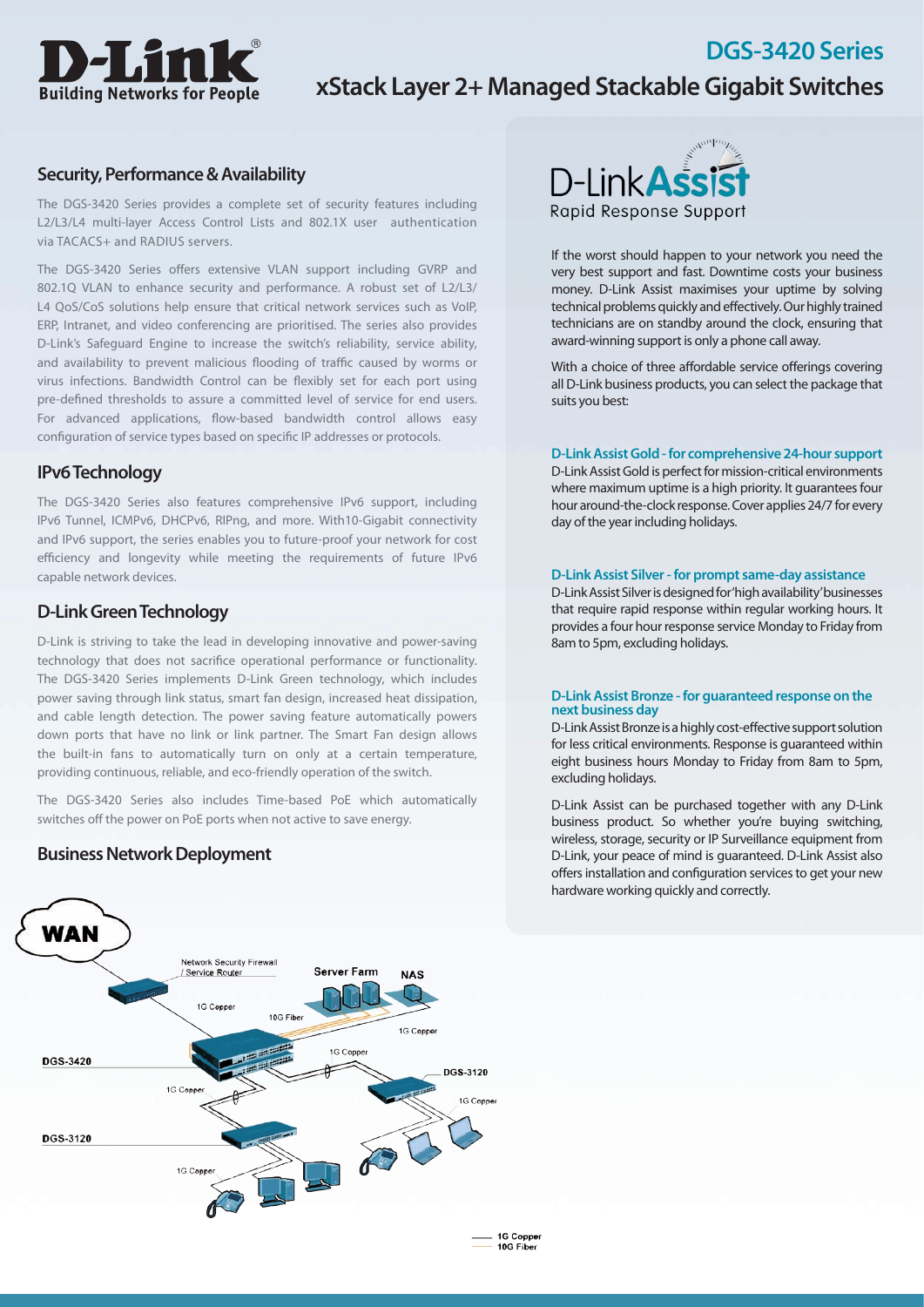

| <b>Technical Specifications</b>  | DGS-3420-28TC                                                                                      | DGS-3420-28SC                                                            |  |  |
|----------------------------------|----------------------------------------------------------------------------------------------------|--------------------------------------------------------------------------|--|--|
| General                          |                                                                                                    |                                                                          |  |  |
| <b>Interfaces</b>                | • 20 10/100/1000BASE-T ports<br>• 4 Combo 10/100/1000BASE-T/SFP ports<br>• 4 SFP+ ports            | • 20 SFP ports<br>-4 Combo 10/100/1000BASE-T/SFP ports<br>• 4 SFP+ ports |  |  |
| <b>Optional Redundant Supply</b> | • DPS-500                                                                                          | $\cdot$ DPS-500                                                          |  |  |
| Console Port                     | $\cdot$ RJ-45                                                                                      |                                                                          |  |  |
| Management Port                  | •10/100BASE-T                                                                                      |                                                                          |  |  |
| Alarm Port                       | $\cdot$ 1                                                                                          |                                                                          |  |  |
| SD Card Slot                     | $\cdot$ 1                                                                                          |                                                                          |  |  |
| Performance                      |                                                                                                    |                                                                          |  |  |
| Switch Fabric                    | $\cdot$ 128 Gpbs                                                                                   |                                                                          |  |  |
| Packet Forwarding Rate           | • 95.24 Mpps                                                                                       |                                                                          |  |  |
| Packet Buffer                    | $\cdot$ 2 MB                                                                                       |                                                                          |  |  |
| <b>MAC Address Table</b>         | • 16K Entries                                                                                      |                                                                          |  |  |
| IP v4/v6 Routing Table           | • 1K/512 Entries                                                                                   |                                                                          |  |  |
| IP v4/v6 L3 Forwarding Table     | • 2K/1K Entries                                                                                    |                                                                          |  |  |
| Jumbo Frame Size                 | • 13000 bytes                                                                                      |                                                                          |  |  |
| PoE                              |                                                                                                    |                                                                          |  |  |
| PoE Standard                     |                                                                                                    |                                                                          |  |  |
| PoE Power Budget                 |                                                                                                    |                                                                          |  |  |
| Physical                         |                                                                                                    |                                                                          |  |  |
| MTBF (Hours)                     | • 287763 hours                                                                                     | • 300371 hours                                                           |  |  |
| Acoustic                         | • At Operation Temperature of:<br>$\cdot$ below 30 °C: < 38.7 dB<br>$\cdot$ above 30 °C: < 46.5 dB | • At Operatios6.2 dB                                                     |  |  |
| <b>Heat Dissipation</b>          | • 200.5 BTU/hr                                                                                     | • 205.3 BTU/hr                                                           |  |  |
| Power Input                      | • 100 to 240 V AC, 50/60Hz                                                                         | • 100 to 240 V AC, 50/60Hz                                               |  |  |
| Max Power Consumption            | • 58.8 watts                                                                                       | $\cdot$ 60.2 watts                                                       |  |  |
| Dimensions (W x D x H)           | • 441 x 310 x 44 mm                                                                                | • 441 x 310 x 44 mm                                                      |  |  |
| Weight                           | • 4.12 kg                                                                                          | • 4.06 kg                                                                |  |  |
| Ventilation                      | • via Temperature Controlled Smart Fan ( > 39 °C: High Speed; < 36 °C: Low Speed) <sup>3</sup>     |                                                                          |  |  |
| <b>Operating Temperature</b>     | $\bullet$ 0 to 50 °C                                                                               |                                                                          |  |  |
| Storage Temperature              | $\cdot$ -40 to 70 °C                                                                               |                                                                          |  |  |
| <b>Operating Humidity</b>        | • 10% to 90% RH                                                                                    |                                                                          |  |  |
| <b>Storage Humidity</b>          | • 5% to 90% RH                                                                                     |                                                                          |  |  |
| Emission (EMI)                   | · FCC Class A, CE Class A, VCCI Class A, IC, C-Tick                                                |                                                                          |  |  |
| Safety                           | • CB, cUL, LVD                                                                                     |                                                                          |  |  |
| Certification                    | • IPv6 Ready Logo Phase 2                                                                          |                                                                          |  |  |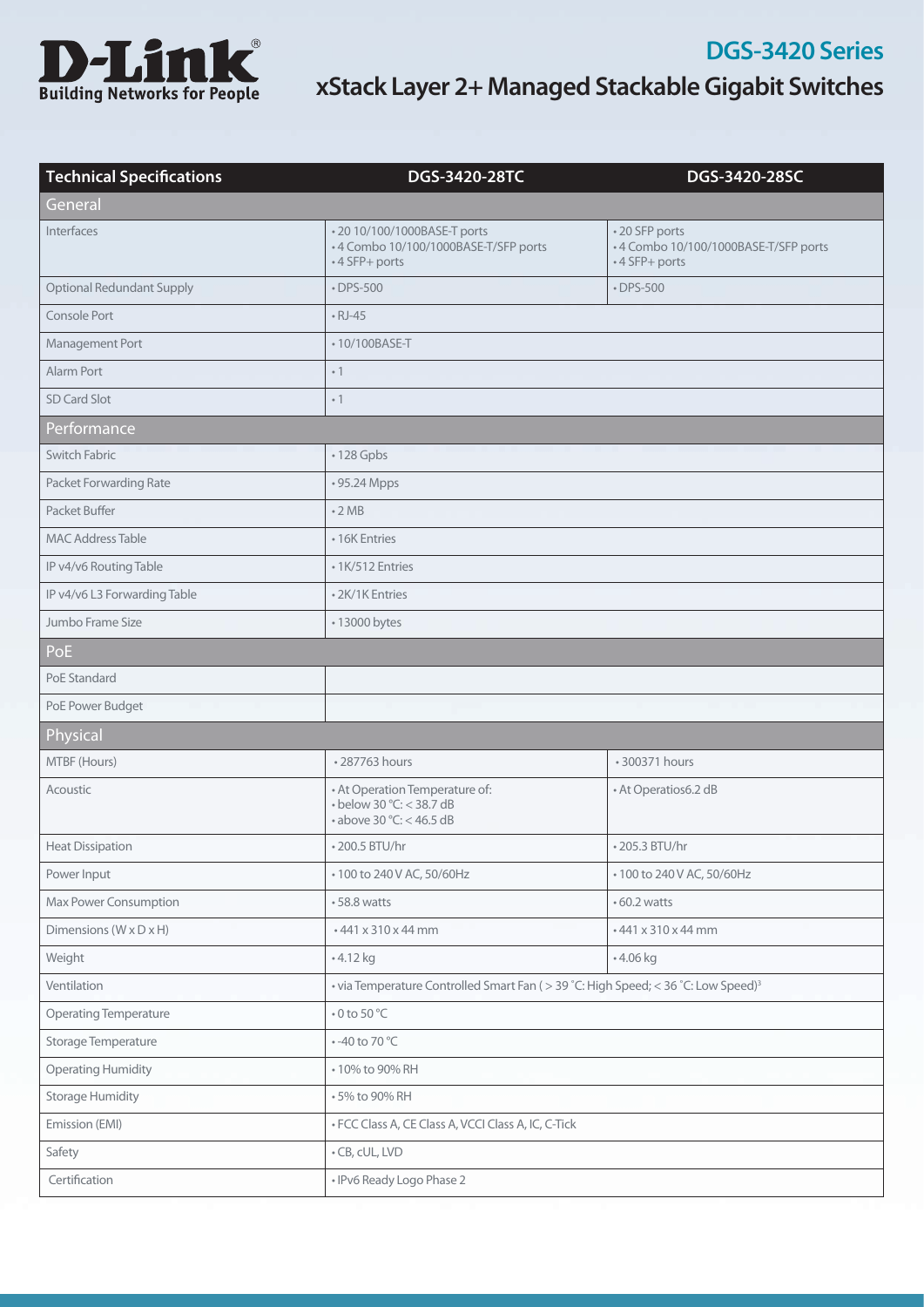

| <b>Technical Specifications</b>      | DGS-3420-28PC                                                                                      | DGS-3420-52T                                                                                       | DGS-3420-52P                                                                                       |  |
|--------------------------------------|----------------------------------------------------------------------------------------------------|----------------------------------------------------------------------------------------------------|----------------------------------------------------------------------------------------------------|--|
| General                              |                                                                                                    |                                                                                                    |                                                                                                    |  |
| Interfaces                           | • 20 10/100/1000BASE-T ports<br>•4 Combo 10/100/1000BASE-T<br>• PoE/SFP ports<br>• 4 SFP+ ports    | • 48 10/100/1000BASE-T ports<br>• 4 SFP+ ports                                                     | • 48 10/100/1000BASE-T PoE ports<br>• 4 SFP+ ports                                                 |  |
| <b>Optional Redundant Supply</b>     | $\cdot$ DPS-700                                                                                    | $\cdot$ DPS-500                                                                                    | • DPS-700                                                                                          |  |
| Console Port                         | $\cdot$ RJ-45                                                                                      |                                                                                                    |                                                                                                    |  |
| Management Port                      | • 10/100BASE-T                                                                                     |                                                                                                    |                                                                                                    |  |
| Alarm Port                           | $\cdot$ 1                                                                                          |                                                                                                    |                                                                                                    |  |
| <b>SD Card Slot</b>                  | $\cdot$ 1                                                                                          |                                                                                                    |                                                                                                    |  |
| Performance                          |                                                                                                    |                                                                                                    |                                                                                                    |  |
| Switch Fabric                        | · 128 Gpbs                                                                                         | • 176 Gpbs                                                                                         | • 176 Gpbs                                                                                         |  |
| Packet Forwarding Rate               | • 95.24 Mpps                                                                                       | • 130.95 Mpps                                                                                      | • 130.95 Mpps                                                                                      |  |
| Packet Buffer                        | 2MB                                                                                                |                                                                                                    |                                                                                                    |  |
| <b>MAC Address Table</b>             | • 16K Entries                                                                                      |                                                                                                    |                                                                                                    |  |
| IP v4/v6 Routing Table               | • 1K/512 Entries                                                                                   |                                                                                                    |                                                                                                    |  |
| IP v4/v6 L3 Forwarding Table         | • 2K/1K Entries                                                                                    |                                                                                                    |                                                                                                    |  |
| Jumbo Frame Size                     | • 13000 bytes                                                                                      |                                                                                                    |                                                                                                    |  |
| PoE                                  |                                                                                                    |                                                                                                    |                                                                                                    |  |
| PoE Standard                         | • 802.3af and 802.3at                                                                              |                                                                                                    | • 802.3af and 802.3at                                                                              |  |
| PoE Power Budget                     | • 370 watts<br>• (740 watts with DPS-700 RPS)                                                      |                                                                                                    | • 370 watts<br>• (740 watts with DPS-700 RPS)                                                      |  |
| Physical                             |                                                                                                    |                                                                                                    |                                                                                                    |  |
| MTBF (Hours)                         | • 206190 hours                                                                                     | • 255608 hours                                                                                     | • 202462 hours                                                                                     |  |
| Acoustic                             | • At Operation Temperature of:<br>$\cdot$ below 30 °C: < 40.3 dB<br>$\cdot$ above 30 °C: < 52.5 dB | • At Operation Temperature of:<br>$\cdot$ below 30 °C: < 40.6 dB<br>$\cdot$ above 30 °C: < 51.1 dB | • At Operation Temperature of:<br>$\cdot$ below 30 °C: < 43.2 dB<br>$\cdot$ above 30 °C: < 54.8 dB |  |
| <b>Heat Dissipation</b>              | • 1630.0 BTU/hr                                                                                    | • 276.2 BTU/hr                                                                                     | • 1723.4 BTU/hr                                                                                    |  |
| Power Input                          | • 100 to 240 V AC, 50/60Hz                                                                         |                                                                                                    |                                                                                                    |  |
| Max Power Consumption                | 478.0 watts                                                                                        | 81.0 watts                                                                                         | 505.4 watts                                                                                        |  |
| Dimensions ( $W \times D \times H$ ) | 441 x 310 x 44 mm                                                                                  |                                                                                                    |                                                                                                    |  |
| Weight                               | • 5.75 kg                                                                                          | • 5.07 kg                                                                                          | $-6.24$ kg                                                                                         |  |
| Ventilation                          | • via Temperature Controlled Smart Fan (> 39 °C: High Speed; < 36 °C: Low Speed) <sup>3</sup>      |                                                                                                    |                                                                                                    |  |
| <b>Operating Temperature</b>         | $\bullet$ 0 to 50 °C                                                                               |                                                                                                    |                                                                                                    |  |
| Storage Temperature                  | • -40 to 70 °C                                                                                     |                                                                                                    |                                                                                                    |  |
| <b>Operating Humidity</b>            | • 10% to 90% RH                                                                                    |                                                                                                    |                                                                                                    |  |
| <b>Storage Humidity</b>              | • 5% to 90% RH                                                                                     |                                                                                                    |                                                                                                    |  |
| Emission (EMI)                       | · FCC Class A, CE Class A, VCCI Class A, IC, C-Tick                                                |                                                                                                    |                                                                                                    |  |
| Safety                               | • CB, cUL, LVD                                                                                     |                                                                                                    |                                                                                                    |  |
| Certification                        | • IPv6 Ready Logo Phase 2                                                                          |                                                                                                    |                                                                                                    |  |

**<sup>3</sup>** Fan speed is adjusted according to operating temperature.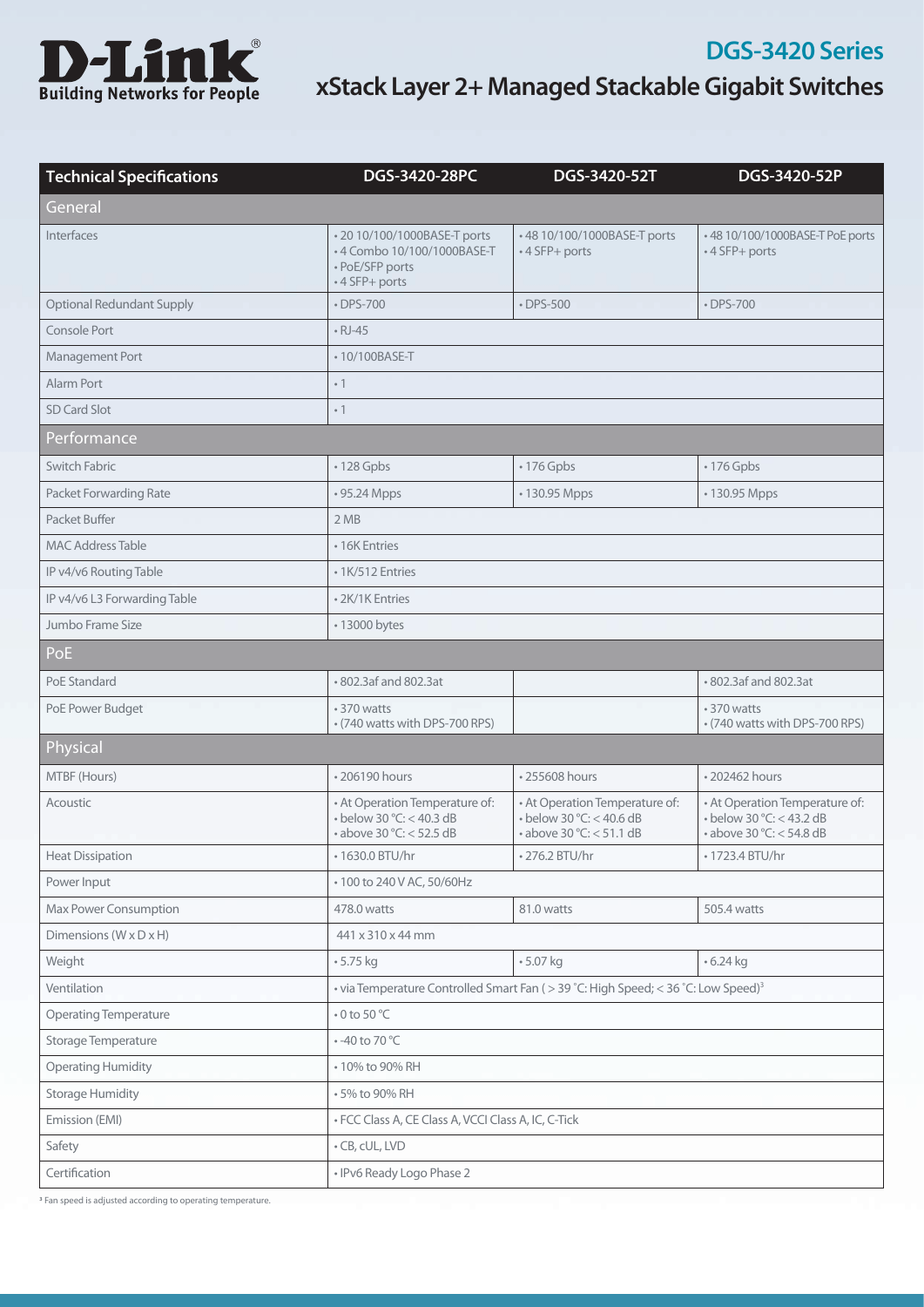

# **xStack Layer 2+ Managed Stackable Gigabit Switches**

**Management** • Web-based GUI

• Telnet Server • Telnet Client • TFTP Client • ZModem  $\cdot$  SNMP v1/v2c/v3 • SNMP Trap • System Log<br>• RMON v1

• RMON v2

• DHCP Relay

• sFlow

• SNTP • ICMP<sub>v6</sub> • DHCPv6 Client • DHCPv6 Relay • DHCPv6 Server • Trusted Host<br>• MTU Setting

Command Line Interface (CLI)

• RMON v1<br>Part of 1,2,3,9 Groups - Supports 1,2,3,9 Groups

• DHCP Relay Option 60; 61 • DHCP Relay Option 82 • DHCP Server • Flash File System<br>• Multiple Images • Multiple Configurations • CPU Monitoring • Debug Command

• Microsoft<sup>®</sup> NLB Support

• 802.3ah Ethernet Link OAM • 802.3ah D-Link Extension: D-Link Unidirectional Link Detection (DULD) • IEEE1588 Precision Time Protocol (PTP)

• Power saving by Link Status • Power saving by Cable Length

• Connectivity Fault Management (CFM)

• RFC2618 RADIUS Authentication Client

• RFC2096 IP Forwarding Table MIB

• RFC3056, 5214 IPv6 Tunnel • RFC2138 RADIUS<br>• RFC2139 RADIUS Accounting

• 82RFC2598 DiffServ Expedited Forwarding

• RFC1492 TACACS • RFC3176 sFlow

• RFC2620 RADIUS Accounting Client

• UDP helper

• Cable Diagnostics

• Time-based PoÉ **MIB/IETF Standards** • RFC1213 MIB-II • RFC1493 Bridge MIB • RFC1907 SNMPv2 MIB • RFC2571~2576 SNMP MIB • RFC1271, 2819 RMON MIB • RFC2021 RMON v2 MIB • RFC2665 Ether-like MIB • REC2668 MAU MIB • RFC2674 802.1p MIB • RFC2233, 2863 IF MIB

• ITU-TY.1731

**OAM**

**Green**

MIB

(CIDR)

MIB • Ping MIB • Traceroute MIB • D-Link Private MIB • RFC768 UDP • RFC783 TFTP • RFC 791 IP • RFC 793 TCP • RFC 826 ARP • RFC854 Telnet • RFC951, 1542 BootP • RFC2068 HTTP

• RFC1724 RIP v2 MIB

• LLDP/LLDP-MED<br>• BootP/DHCP Client • DHCP Auto-Configuration

- Supports ProbeConfig Group

**DGS-3420 Series**

#### **Stackability**

- Virtual Stacking Support
- D-Link Single IP Management
- Up to 32 devices per virtual stack
- Up to 20G stacking bandwidth
- • Physical Stacking
- Supports Duplex Chain/Ring topology - Up to 40G stacking bandwidth
- Up to 12 units per stack

#### **L2 Features**

- MAC Address Table: 16K
- Flow Control
- 802.3x Flow Control - HOL Blocking Prevention
- • Jumbo Frames up to 13000 bytes
- IGMP snooping
- IGMP v1/v2/v3 Snooping
- Supports 960 groups
- Port/Host-based
- IGMP Snooping
- Fast Leave
- MLD Snooping
- MLD v1/v2 Snooping
- Supports 480 groups
- Host-based MLD Snooping Fast Leave • Spanning Tree - 802.1D-2004 STP
- 
- 802.1w RSTP
- 802.1Q-2005 MSTP
- BPDU filtering
- Root Restriction
- • Loopback Detection
- • 802.3ad Link Aggregation
- • Max. 32 groups per device - 8 Gigabit ports or 2 10-Gigabit ports<br>per group
- Port Mirroring
- Supports 4 Mirroring Groups
- Supports One-to-One, Many-to-One,
- Flow-based, and RSPAN mirroring
- L2 Protocol Tunneling
- ERPS (Ethernet Ring Protection Switching)

#### **VLAN**

- VLAN Group<br>FMax. 4K Static VLAN Groups
- 
- Max. 255 Dynamic VLAN Groups • 802.1Q Tagged VLAN
- • 802.1v Protocol VLAN
- 
- GVRP<br>• Double VLAN (Q-in-Q)
- Port-based Q-in-Q<br>• Port-based Q-in-Q<br>• Selective Q-in-Q4
- 
- MAC-based VLAN • VLAN Trunking
- 802.1Qbb4
- 
- L3 Features
- • 256 IP interfaces • Loopback interface
- Loopbuck IIIC.
- • Proxy ARP
- Gratuitous ARP
- L3 Routing
- 1K routing entries shared by IPv4/v6<br>• Max. 1K IPv4 routes
- Max. 512 IPv6 routes
- 2K L3 forwarding entries shared by
- IPv4/v6<br>- Max. 2K IPv4 entries
- Max. 1K IPv6 entries
- • 256 static routing entries for IPv4, <sup>128</sup> entries for IPv6
- $\cdot$  RIP v1/v2
- • RIPng
- **QoS (Quality of Service)**
- 802.1p Class of Service (CoS) • 8 queues per port
- Queue Handling<br>- Strict
- 
- Weighted Round Robin (WRR)
- Strict + WRR
- • CoS based on Switch Port
- 
- VLAN ID<br>- 802.1p Priority Queues
- MAC Address
- IPv4/v6 Address
- DSCP
- 
- Protocol Type<br>- IPv6 Traffic Class<br>- IPv6 Flow Label
- TCP/UDP Port
- 
- User-defined Packet Content • Supports following actions for flows: Remark 802.1p Priority Tag Remark TOS/DSCP Tag Bandwidth Control

**Software Features**

- 
- 
- 
- Flow Statistics
- Committed Information Rate (CIR),<br>
min. granularity 1 Kbps.<br>
Bandwidth Control<br>
Port-based (Ingress/Egress, min.<br>
granularity 64 Kbps)<br>
 Flow-based (Ingress, min. granularity
- 
- 
- 64 Kbps) • Time-based QoS

#### **ACL (Access Control List)**

- Ingress ACL: support up to 6 profiles
- and 256 rules per profile • Egress ACL: support up to 4 profiles and 128 rules per profile

- User-defined Packet Content

• Port Security for up to 64 MAC addresses per port • Broadcast/Multicast/Unicast Storm

- DHCP Snooping - DHCPv6 and NDP Snooping - Supports up to 500 Address Binding

• Traffic Segmentation • IP-MAC-Port Binding - ARP Packet Inspection - IP Packet Inspection

• D-Link Safeguard Engine<br>• DHCP Server Screening<br>• CPU Interface Filtering<br>• ARP Spoofing Prevention<br>• BPDU Attack Protection

- Port-based Access Control - Host-based Access Control - Dynamic VLAN Assignment • Web-based Access Control (WAC) - Port-based Access Control

- Host-based Access Control - Dynamic VLAN Assignment • MAC-based Access Control (MAC) - Port-based Access Control - Host-based Access Control - Dynamic VLAN Assignment • Japan Web-based Access Control (JWAC) - Host-based Access Control • Microsoft® NAP - Supports 802.1X NAP - Supports DHCP NAP • Guest VLAN

• RADIUS and TACACS+ authentication

for switch access • 4-Level user account

**Entries per device**

- 
- • ACL based on 802.1p Priority VLAN ID
- 
- 
- 
- MAC Address Ether Type IPv4/v6 Address DSCP
- Protocol Type<br>- TCP/UDP Port Number<br>- IPv6 Traffic Class<br>- IPv6 Flow Label

• ACL Statistics • Time-based ACL • CPU interface filtering

**Security** • SSH v2 • SSL v1/v2/v3

**Control**

**AAA** • 802.1X